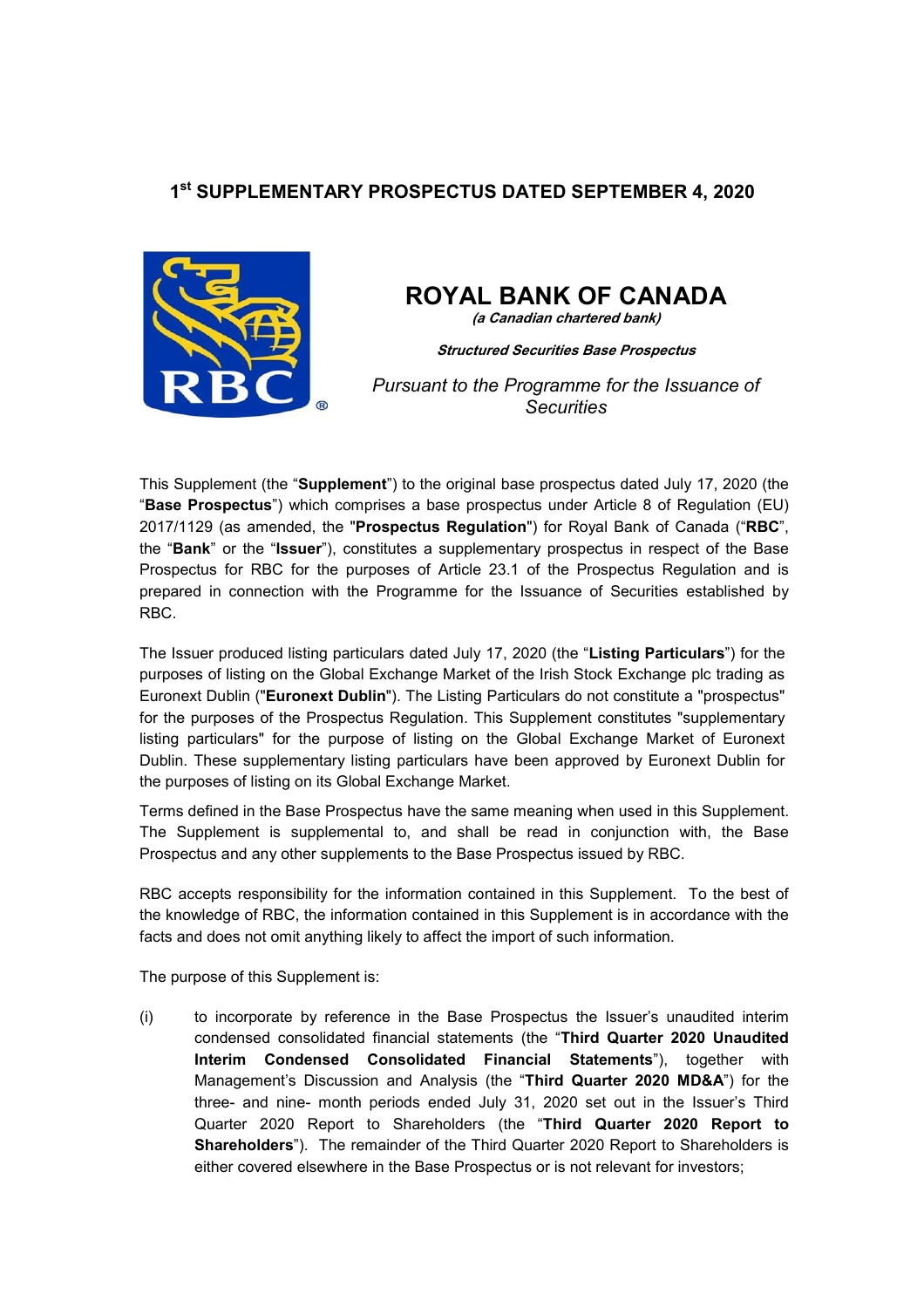- (ii) following the publication of the Third Quarter 2020 Report to Shareholders, to update the statements of no significant change and no material adverse change of the Issuer;
- (iii) following the publication of the Third Quarter 2020 Report to Shareholders, to update paragraph 3 of the section entitled "General Information" in the Base Prospectus regarding governmental, legal or arbitration proceedings which may have, or have had, a significant effect on the financial position or profitability of the Issuer or of the Issuer and its subsidiaries taken as a whole; and
- (iv) to update the risk factor relating to the coronavirus pandemic ("**COVID-19**") under the risk factors in the Base Prospectus.

To the extent that there is any inconsistency between (a) any statement in this Supplement or any statement incorporated by reference into the Base Prospectus by this Supplement and (b) any other statement in, or incorporated by reference in, the Base Prospectus, the statements in (a) above will prevail.

Save as disclosed in this Supplement or in the Third Quarter 2020 Report to Shareholders incorporated by reference in the Prospectus by virtue of this Supplement (including without limitation the information set out at pages 5 to 9 of the Third Quarter 2020 Report to Shareholders under the heading "Significant developments: COVID-19"), no significant new factor, material mistake or material inaccuracy relating to the information included in the Base Prospectus which may affect the assessment of Securities issued under the Programme has arisen or been noted, as the case may be, since the approval by the Central Bank of Ireland and Euronext Dublin of the Base Prospectus.

**This Supplement has been approved by the Central Bank of Ireland as Irish competent authority under the Prospectus Regulation. The Central Bank only approves this Supplement as meeting the standards of completeness, comprehensibility and consistency imposed by the Prospectus Regulation.** Such approval should not be considered as an endorsement of the Bank as an issuer, nor as an endorsement by the CBI of the quality of Securities that may be issued under the Programme. Investors should make their own assessment as to the suitability of investing in such Securities.

In circumstances where Article 23(2) of the Prospectus Regulation applies, investors who have agreed to purchase or subscribe for securities before this Supplement is published have the right, exercisable before the end of the period of two working days beginning with the working day after the date on which this Supplement was published, to withdraw their acceptances. This right to withdraw will expire by close of business on September 8, 2020.

#### **DOCUMENTS INCORPORATED BY REFERENCE**

RBC's Third Quarter 2020 Unaudited Interim Condensed Consolidated Financial Statements, together with the Third Quarter 2020 MD&A, set out on pages 2 through 86 (excluding page 53 of the same) of the Third Quarter 2020 Report to Shareholders are, by virtue of this Supplement, incorporated in, and form part of, the Base Prospectus. The remainder of the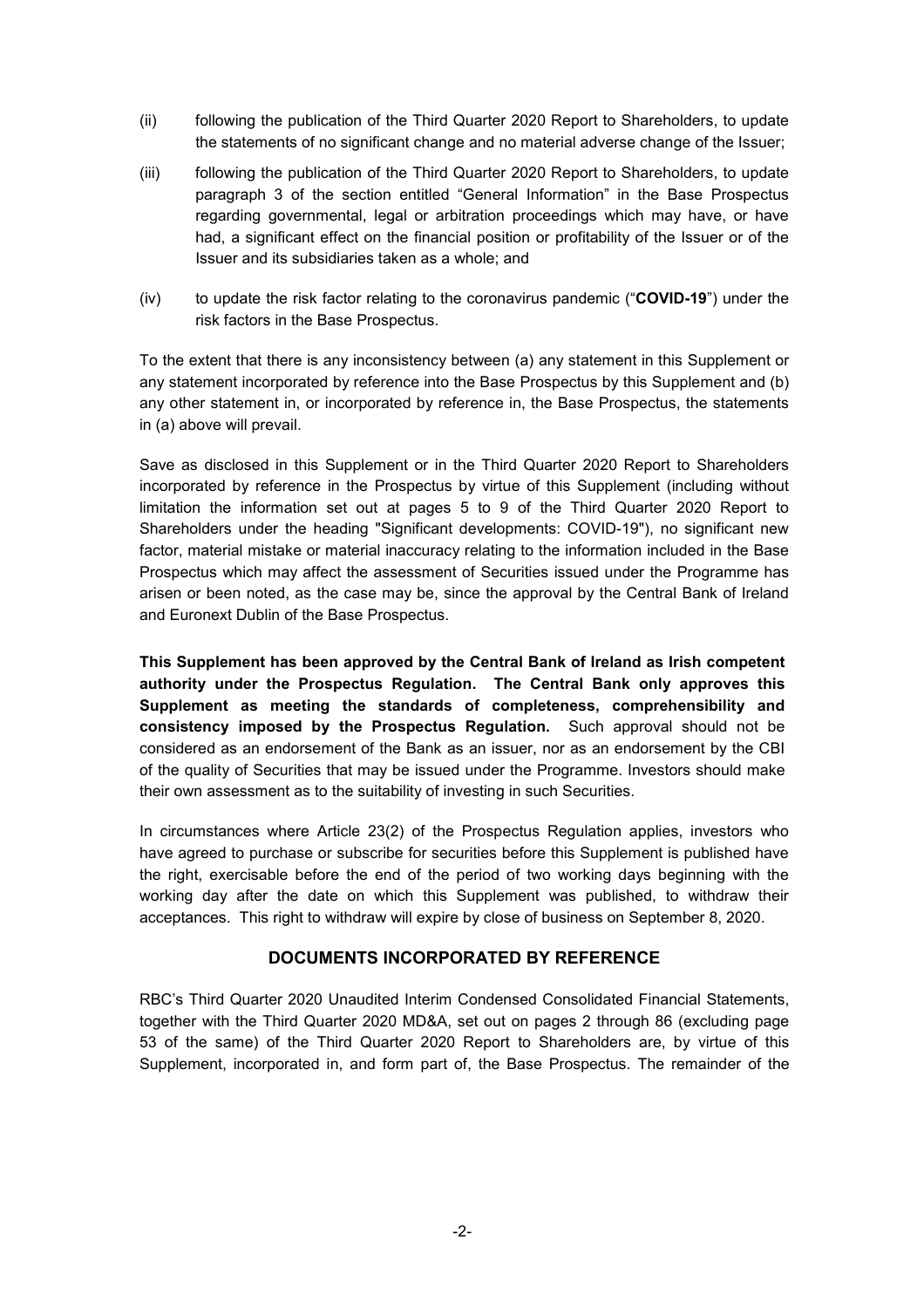Third Quarter 2020 Report to Shareholders is either covered elsewhere in the Base Prospectus or is not relevant for investors.

The Third Quarter 2020 Report to Shareholders, which includes the Third Quarter 2020 Unaudited Interim Condensed Consolidated Financial Statements and Third Quarter 2020 MD&A, is available for viewing at the following link:

https://www.rbc.com/investor-relations/\_assets-custom/pdf/2020q3\_report.pdf

For the avoidance of doubt, any document incorporated by reference in the Third Quarter 2020 Unaudited Interim Condensed Consolidated Financial Statements, Third Quarter 2020 MD&A and Third Quarter 2020 Report to Shareholders shall not form part of this Supplement.

The Third Quarter 2020 Report to Shareholders and copies of this document approved by the Central Bank of Ireland are available for inspection from https://www.rbc.com/investorrelations/european-senior-notes-program.html. Certain of the documents incorporated by reference in the Base Prospectus or this Supplement may be viewed by accessing the Issuer's disclosure documents through the Internet at the Canadian System for Electronic Document Analysis and Retrieval at http://www.sedar.com (an internet based securities regulatory filing system). Please note that websites and URLs referred to herein do not form part of this Supplement or the Base Prospectus.

#### **STATEMENT OF NO SIGNIFICANT CHANGE**

Since July 31, 2020, the last day of the financial period in respect of which the most recent unaudited interim condensed consolidated financial statements of the Issuer have been published, there has been no significant change in the financial performance or financial position of the Issuer and its subsidiaries taken as a whole.

### **STATEMENT OF NO MATERIAL ADVERSE CHANGE**

Except as disclosed in the section entitled "Significant developments: COVID-19" on pages 5 to 9 of the Third Quarter 2020 Report to Shareholders and in "**IMPACT OF PANDEMIC RISK FACTOR**" below, since October 31, 2019, the date of its last published audited annual consolidated financial statements, there has been no material adverse change in the prospects of the Issuer and its subsidiaries taken as a whole.

### **AMENDMENT TO STATEMENT REGARDING GOVERNMENTAL, LEGAL OR ARBITRATION PROCEEDINGS**

Paragraph 3 of the section entitled "General Information" on page 686 of the Base Prospectus is hereby deleted in its entirety and replaced with the following:

"Other than the matters disclosed under the subsection entitled "Tax examinations and assessments" in Note 23 of the 2019 Audited Consolidated Financial Statements set out on page 198 of the Issuer's 2019 Annual Report, and the matters disclosed (with the exception of the subsection entitled "Other matters") in Note 26 of the 2019 Audited Consolidated Financial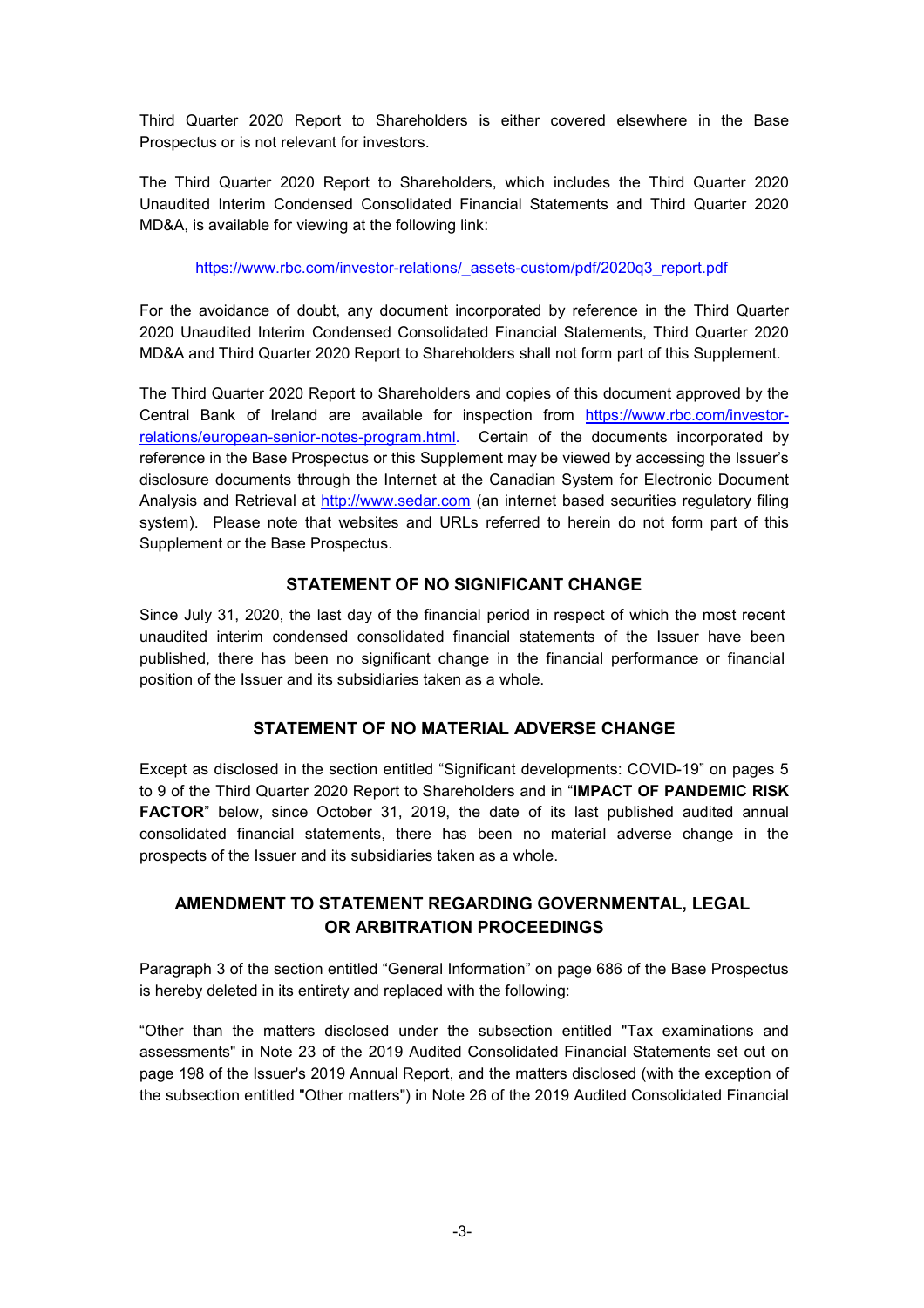Statements set out on pages 201 and 202 of the Issuer's 2019 Annual Report as updated by the litigation matters disclosed in Note 11 of the Issuer's Third Quarter 2020 Unaudited Interim Condensed Consolidated Financial Statements set out on page 83 of the Issuer's Third Quarter 2020 Report to Shareholders and in each case incorporated by reference herein, there are no, nor have there been any governmental, legal or arbitration proceedings (including any such proceedings which are pending or threatened of which the Issuer is aware) which may have, or have had during the twelve months prior to the date of this document, individually or in the aggregate, a significant effect on the financial position or profitability of the Issuer or of the Issuer and its subsidiaries taken as a whole."

#### **IMPACT OF PANDEMIC RISK FACTOR**

By virtue of the Bank's  $1<sup>st</sup>$  Supplementary Prospectus dated September 4, 2020, under the section "**RISK FACTORS**" on pages 1 to 76 of the Base Prospectus, the risk factor entitled "*Impact of pandemic*" under the heading entitled "**FACTORS WHICH ARE MATERIAL FOR THE PURPOSE OF ASSESSING THE RISK ASSOCIATED WITH THE ISSUER**", subsection "**5. Macroeconomic risks**" on pages 18 to 20 is deleted and replaced with the following:

#### "*Impact of pandemic*

Pandemics, epidemics or outbreaks of an infectious disease in Canada or worldwide could have an adverse impact on the Issuer's business, including changes to the way the Issuer operates, and on its financial results and condition. Commencing in Q2 2020, the spread of the COVID-19 pandemic, given its severity and scale, continues to adversely affect the Issuer's business, some of the Issuer's clients and also continues to pose risks to the global economy. Governments and regulatory bodies in affected areas have imposed a number of measures designed to contain the pandemic, including widespread business closures, travel restrictions, quarantines, and restrictions on gatherings and events. While a number of containment measures have been gradually eased or lifted across most regions, additional safety precautions and operating protocols aimed at containing the spread of COVID-19 have been and continue to be instituted. Notwithstanding the gradual easing of containment measures, the remaining measures continue to impact global economic activity, including the pace and magnitude of recovery as well as contributing to increased market volatility and changes to the macroeconomic environment. As the impacts of the COVID-19 pandemic continue to materialize, the effects of the disruption on the Issuer's business strategies and initiatives have been and continue to be adversely impacted, resulting in ongoing effects to the Issuer's financial results, including the realization of credit, market or operational risk losses.

Governments, monetary authorities, regulators and financial institutions, including the Issuer, have taken and continue to take actions in support of the economy and financial system. These actions include fiscal, monetary and other financial measures to increase liquidity, and provide financial aid to individual, small business, commercial and corporate clients. Additionally, regulatory relief measures in support of financial institutions have also been provided. For more information on these programs, refer to the Relief programs, Liquidity and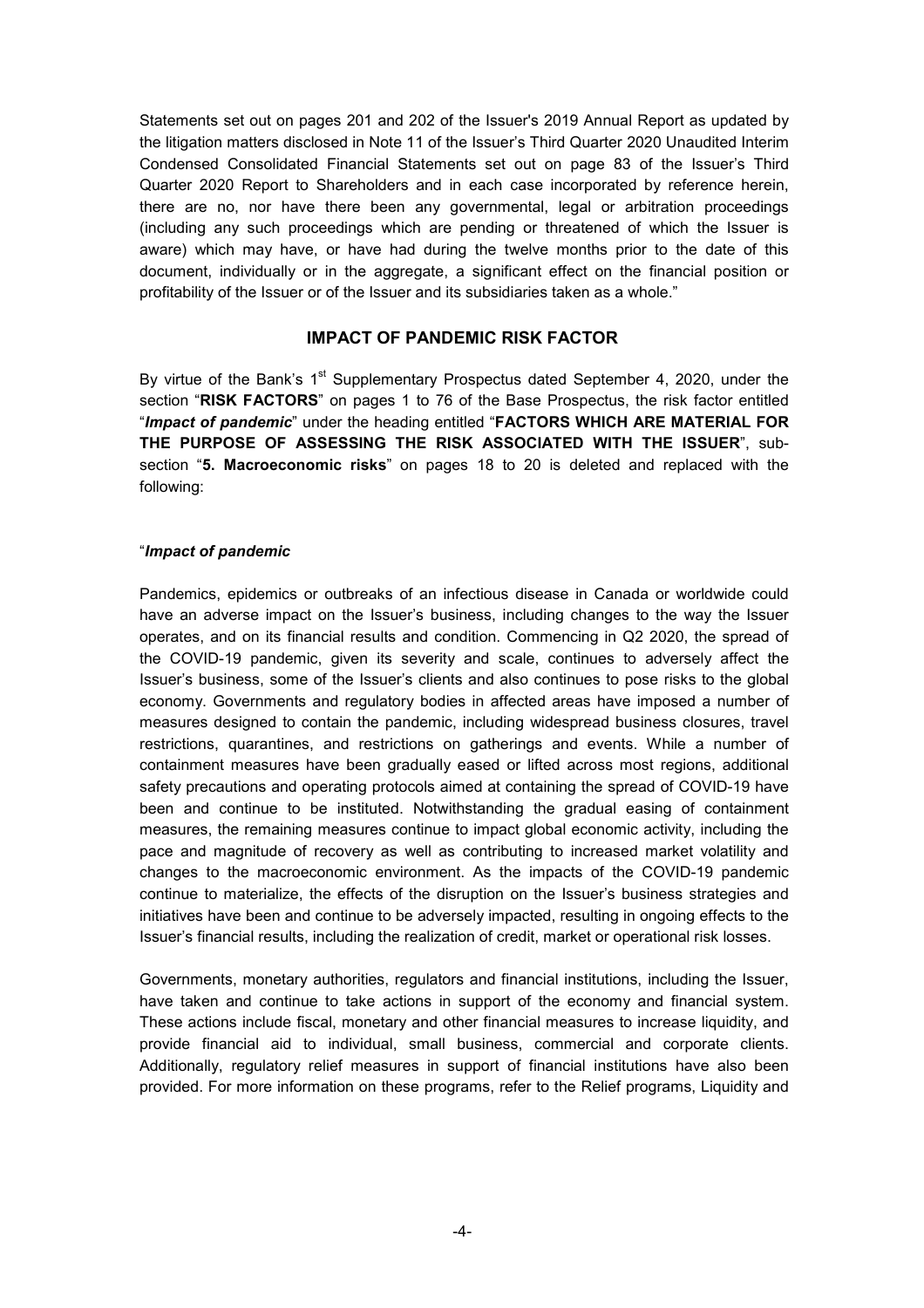funding risk and Capital management sections of the Third Quarter 2020 MD&A incorporated by reference in the Base Prospectus.

The Issuer is closely monitoring the potential continued effects and impacts of the COVID-19 pandemic, which is a rapidly evolving situation. Uncertainty remains as to the full impacts of COVID-19 on the global economy, financial markets, and the Issuer, including on the Issuer's financial results, regulatory capital and liquidity ratios and ability to meet regulatory and other requirements. The ultimate impacts will depend on future developments that are highly uncertain and cannot be predicted, including the scope, severity, duration and the possibility of subsequent waves of the pandemic, as well as the effectiveness of actions and measures taken by government, monetary and regulatory authorities and other third parties. With respect to client relief programs, the Issuer may face challenges, including increased risk of client disputes, litigation, government and regulatory scrutiny as a result of the effects of the COVID-19 pandemic on market and economic conditions and actions government authorities take in response to those actions. The Issuer may also face increased operational and reputational risk and financial losses, including higher credit losses amongst other things, depending on the effectiveness of these client relief programs for the Issuer's individual, small business, commercial and corporate clients. The effectiveness of these programs will depend on the duration and scale of COVID-19 and will differ by region and industry, with varying degrees of benefit to the Issuer's clients.

The COVID-19 pandemic has and may continue to result in disruptions to the Issuer's clients and the way in which the Issuer conducts its business, including the closure of certain branches, prolonged duration of staff working from home, and changes to the Issuer's operations due to higher volumes of client requests, as well as disruptions to key suppliers of the Issuer's goods and services. These factors have adversely impacted, and may continue to adversely impact, the Issuer's business operations and the quality and continuity of service to customers. To date, the Issuer has taken proactive measures through its business continuity plans, carefully planning the return to premise for some of the Issuer's employees, and the Issuer's crisis management teams have increased their efforts to preserve the well-being of the Issuer's employees and its ability to serve clients. Additionally, the Issuer has launched various relief programs beyond the available government programs to further support its clients in financial need. For more information on the Issuer's relief programs, refer to the Relief programs section of the Third Quarter 2020 MD&A incorporated by reference in the Base Prospectus.

In addition to the impact that the COVID-19 pandemic has had and continues to have on the Issuer's business, it may also continue to increase financial stress on its clients. This, in conjunction with operational constraints due to the impacts of social distancing, including but not limited to continued closures or reduced operating hours, lost sales opportunities and/or increased operating costs, could lead to increased pressure on the Issuer's individual clients as well as on the financial performance of its small business, commercial and corporate clients, which could result in higher than expected credit losses for the Issuer.